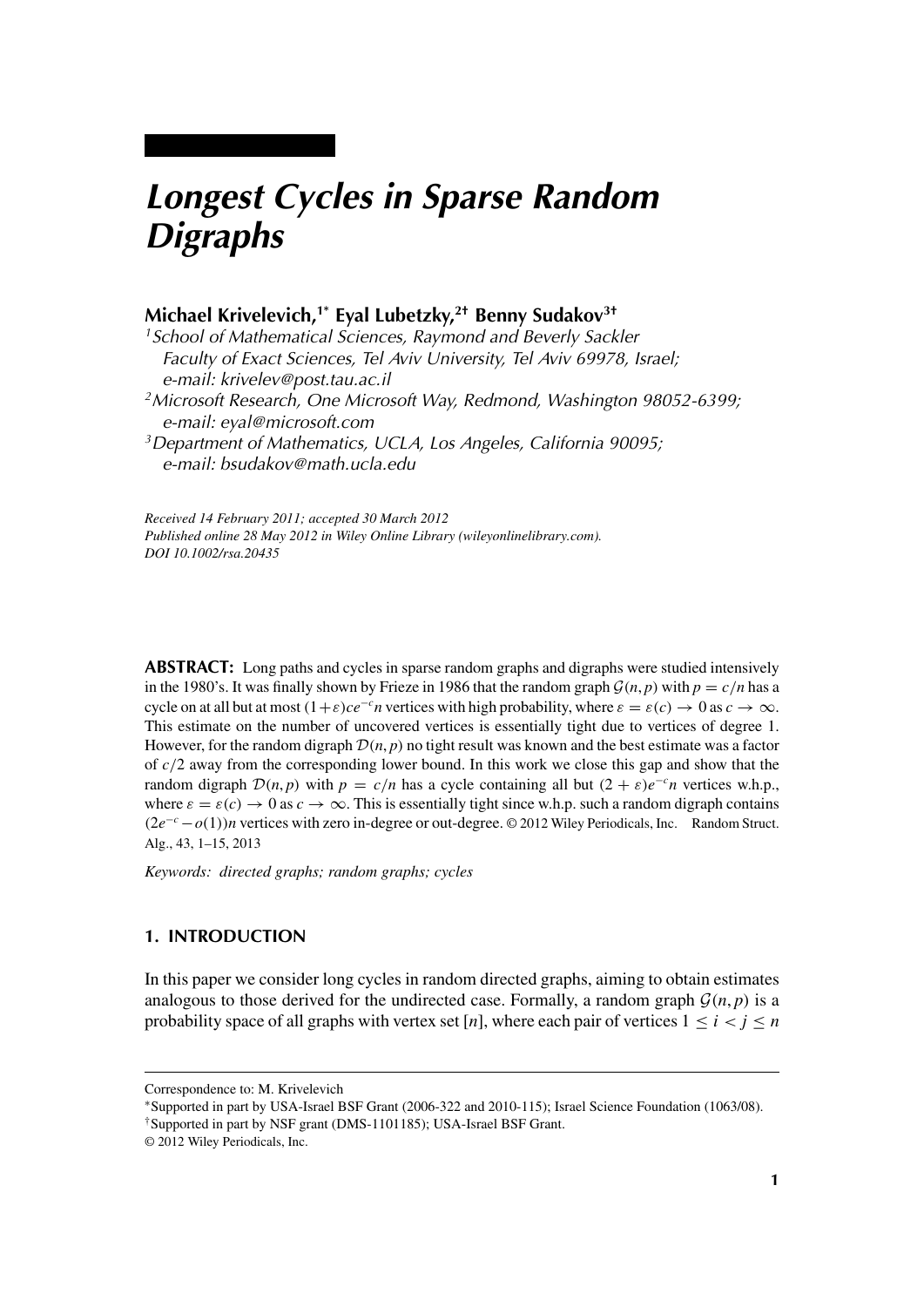is an edge of  $G \sim \mathcal{G}(n, p)$  independently and with probability p. The model of random directed graphs  $\mathcal{D}(n, p)$  is defined as the probability space of all directed graphs with vertex set [*n*] (without loops and without parallel edges, but possibly with anti-parallel edges), where each ordered pair  $(i, j)$ , with  $1 \leq i \neq j \leq n$ , is a directed edge of  $D \sim \mathcal{D}(n, p)$ independently and with probability *p*.

The existence of long paths and cycles in sparse random graphs was a subject of very intensive study in the eighties. Ajtai, Komlós and Szemerédi proved in [1] that with high probability<sup>1</sup> in the random graph  $\mathcal{G}(n, c/n)$  there is a path of length  $\alpha(c)$ *n*, where  $\alpha(c)$  > 0 for  $c > 1$  and  $\lim_{c \to \infty} \alpha(c) = 1$ ; a similar but somewhat weaker result was proved independently by Fernandez de la Vega [7]. Then the attention has shifted to estimating the asymptotic behavior of the number of vertices uncovered by a longest path/cycle. Improving upon prior results of Bollobás [5] and Bollobás, Fenner and Frieze [6], Frieze has finally settled this problem: he showed in [9] that w.h.p.  $G \sim \mathcal{G}(n, c/n)$  contains a cycle covering all but at most  $(1 + \varepsilon)ce^{-c}n$  vertices, where  $\lim_{c\to\infty} \varepsilon(c) = 0$ . This estimate is easily seen to be asymptotically tight as  $G(n, c/n)$  w.h.p. contains  $(1 + o(1))ce^{-c}n$  vertices of degree at most 1, all of which have to be missed by a cycle.

For random directed graphs the situation appears to be more complicated. This is to be expected as the research experience of many years has shown that problems related to long paths and cycles in directed (random) graphs are usually much more challenging than their undirected counterparts. In the aforementioned paper [9] Frieze further established that w.h.p.  $\mathcal{D}(n, p)$  contains a cycle covering all but at most  $(1 + \varepsilon)ce^{-c}n$  vertices, where  $\lim_{c\to\infty} \varepsilon(c) = 0$ . This result was derived by appealing to a general theorem of McDiarmid [11], coupling between events in  $\mathcal{G}(n, p)$  and in  $\mathcal{D}(n, p)$ . Unlike in the undirected case, the above estimate on the number of vertices uncovered by a longest cycle is no longer asymptotically tight—the unavoidable loss in the directed case are vertices of in-degree or out-degree zero, whose number is easily seen to be asymptotic to 2*e*<sup>−</sup>*<sup>c</sup> n*.

In this paper we close the gap left by Frieze's work and obtain an asymptotically optimal result about longest cycles in sparse random digraphs.

**Theorem 1.** *Let*  $D \sim \mathcal{D}(n, p)$  *be a random digraph with edge probability*  $p = c/n$  *for fixed c* > 1*. Then w.h.p. D contains a directed cycle that covers all but at most*  $(2 + \varepsilon)e^{-c}n$ *vertices, where*  $\varepsilon = \varepsilon(c) \rightarrow 0$  *as*  $c \rightarrow \infty$ *, and this is asymptotically tight as w.h.p. (*2*e*<sup>−</sup>*<sup>c</sup>* − *o(*1*))n vertices of D have zero in-degree or out-degree.*

Our proof produces an exponential estimate on  $\varepsilon = \varepsilon(c)$ , namely  $\varepsilon(c) \leq \text{poly}(c)e^{-c}$ .

The proof of the theorem is given in the next section. In certain similarity to Frieze's argument in [9] we proceed by first filtering out vertices of zero in-degree or out-degree as well as some vertices close to them. The so obtained digraph typically retains all but a negligible fraction of the vertices of positive in-degrees and out-degrees; it is then upgraded to another random digraph, containing an almost spanning cycle, by sprinkling a few more random directed edges.

Before we embark into the technicalities of the proof, we provide its outline, aiming to help the reader to parse the proof's details.

The proof has two components/stages: filtering and factoring. The filtering stage aims to filter out vertices of in- or out-degree zero and possibly some other vertices and to

<sup>&</sup>lt;sup>1</sup>We say that a sequence of events  $(A_n)$  in a random (di)graph model occurs with high probability, or w.h.p. for brevity, if the probability of *An* tends to 1 as the number of vertices *n* tends to infinity.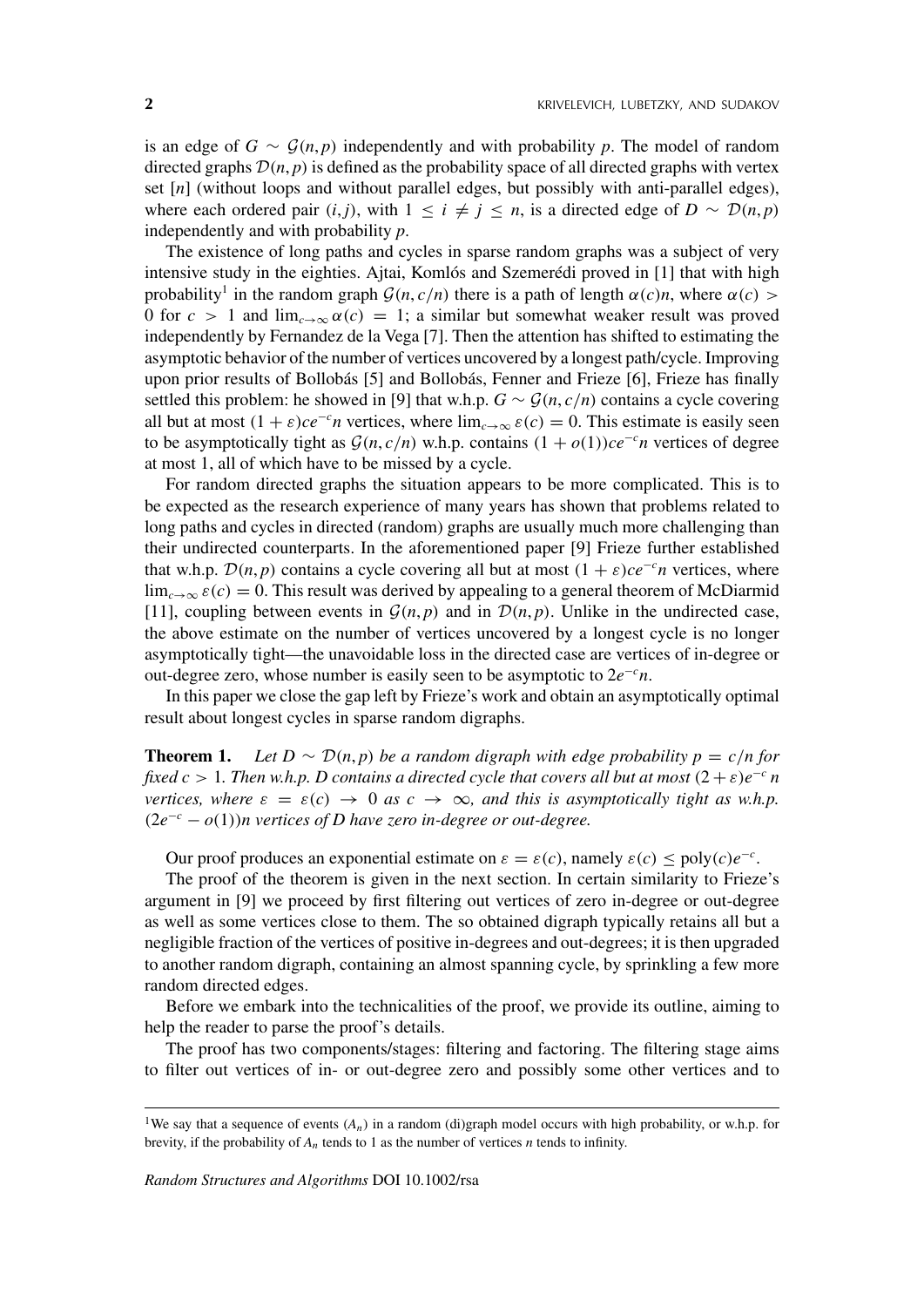produce an induced subgraph  $D_0$  of  $D \sim \mathcal{D}(n, p)$ , containing most of the vertices of positive degree; moreover,  $D_0$  is constructed in a way making it rather straightforward to show that it typically contains a factor of directed cycles. In order to produce  $D_0$ , we define the following iterative process. Let  $Y = \{v : d_D(v) = 0\}$ , and let  $Z = \{v : d_D(v) \le 3\}$ , where  $d_D(v) = \min\{d_D^+(v), d_D^-(v)\}$ . We start with  $X_0 = \emptyset$ , and then for  $k \ge 1$  we obtain  $X_k$  by including vertices not in  $\bigcup_{i \leq k} X_i$ , lying on a short path (of length at most 4) connecting two vertices  $x, y \in \bigcup_{i \le k} X_i \cup Z$ . We repeat this process till it stabilizes and set  $X = \bigcup_k X_k$ . Finally, the subgraph  $D_0$  is defined by  $D_0 = D[V - (X \cup Y)]$ . Observe that for a given vertex *v* the probability that  $d_p(v)$  is at most some absolute constant (independent of *c*) is at most poly $(c)e^{-c}$ . Thus, for a given  $v$  the probability of having two vertices of small degree at a constant distance from *v* is  $\text{poly}(c)e^{-2c}$ . Hence, we can expect to have eventually  $|X| \leq \text{poly}(c) e^{-2c} n$ , and this is indeed what we prove. To facilitate the proof, we first get rid of short cycles (of length *O((*1*/c)*log *n)*) in the underlying undirected graph *G* of *D*—they typically touch very few vertices. Analyzing the filtering process in a large girth graph is easier—for every  $v \in X_k$  there should be an evidence for its association with  $X_k$  in the form of a tree  $T_v$  rooted at *v*, of prescribed order, depth and with  $\ell$  leaves, where  $k \leq \ell \leq 2^k$ . This

is proven in Lemma 2.6. Using this lemma we can bound the size of the set  $X_k$  (or rather of a set  $X'_k$  closely related to  $X_k$  and defined through an analogous filtering process) by the number of labeled rooted trees meeting these requirements. This is done by first truncating unusually deep trees (Lemma 2.7) and then by bounding from above the expected number of trees of bounded depth. The final argument invokes martingales to show the concentration of the corresponding random variable around its mean and to bound its upper tail. All this is done in Theorem 2.2.

The factoring stage takes the induced subgraph  $D_0$ , the output of the filtering stage, as an input. By Theorem 2.2 we know that with high probability  $D_0$  contains all but a suitably small part of the vertices of *D* of positive degree. Moreover, one can prove (Lemma 2.3) that all vertices in  $D_0$  have positive degree, and in addition every two vertices  $u, v$  with  $d_{D_0}(u)$ ,  $d_{D_0}(v) \leq 2$  are at undirected distance at least 5. We then form an auxiliary bipartite graph  $H_0$  with parts  $L, R$ , corresponding to two copies of the vertices of  $D_0$ , where a directed edge  $(x, y) \in D_0$  becomes an edge  $x_L y_R \in E(H_0)$ . It is quite easy to see that the existence of a perfect matching in  $H_0$  implies the existence of a spanning subgraph of  $D_0$  composed of directed cycles. The probable existence of a perfect matching in  $H_0$  is shown in Lemma 2.4 using Hall's condition and standard density/expansion arguments for random (di)graphs. The next step is to trade the factor of directed cycles in  $D_0$  for one nearly spanning cycle using extra random edges, about  $O(n/\sqrt{\log n})$  of them—a negligible quantity easily absorbed into the original random digraph. This is done using rather standard random graph arguments and extremal statements guaranteeing the existence of a long cycle in a highly connected digraph (see Lemma 2.5). The factoring stage is treated in Theorem 2.1.

The next section contains the full details of the proof of the main result, and is followed by concluding remarks in Section 3.

#### **2. PROOF OF MAIN RESULT**

#### **2.1. Filtering and Factoring**

If *D* is a directed graph we use the notation  $d_D(v)$  to denote  $min\{d_D^+(v), d_D^-(v)\}$ , where as usual  $d_D^+(v)$ ,  $d_D^-(v)$  stand for the out-degree and the in-degree of a vertex  $v \in V(D)$  in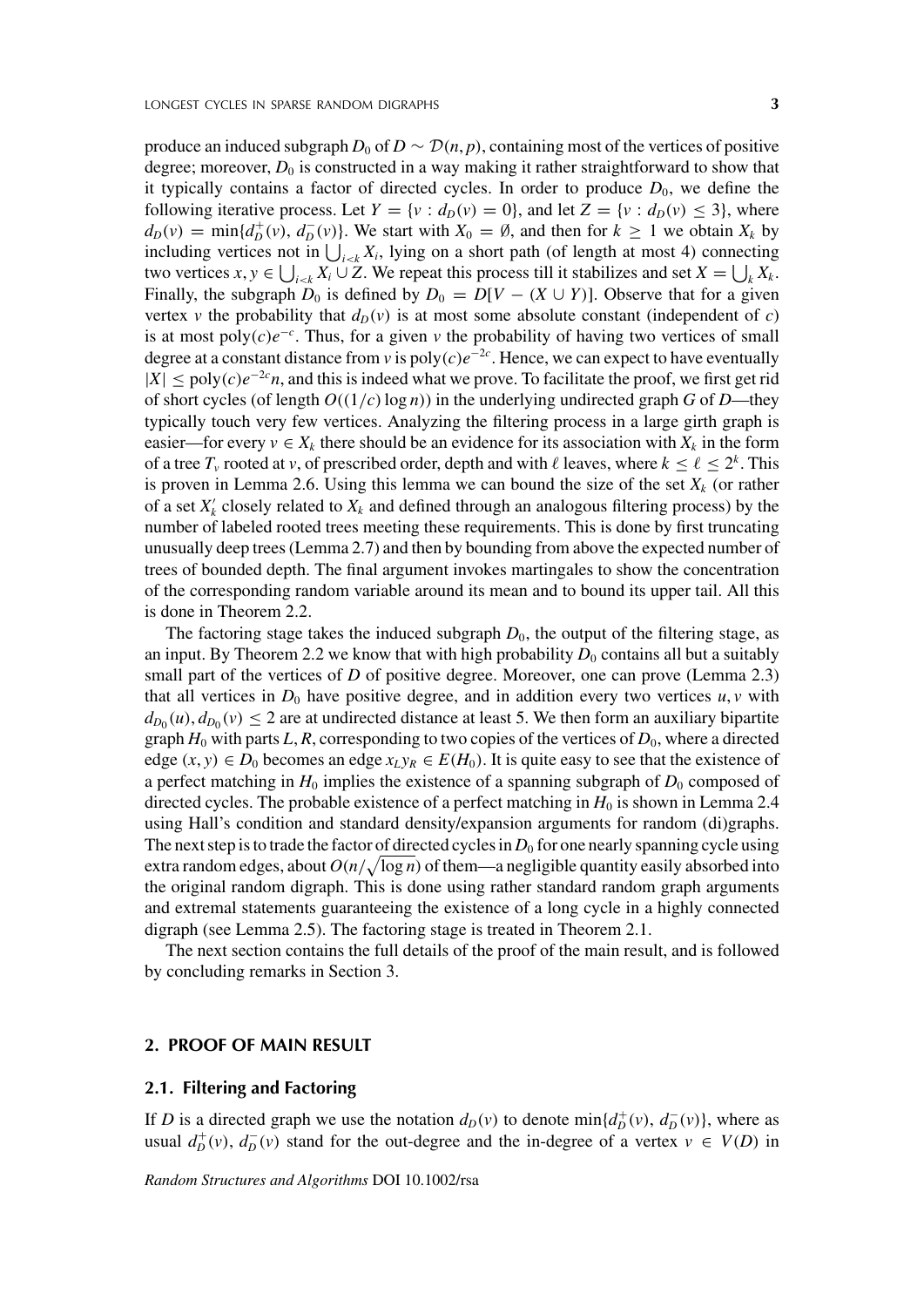a digraph *D*. Similarly, we let  $N_D(v) = N_D^+(v) \cup N_D^-(v)$  and in both cases may omit the subscript *D* when there is no danger of confusion.

For an undirected graph *G* and a special subset of its vertices *Z* we define a filtering process which produces a sequence  ${X_k}$  of disjoint subsets of the vertices as follows:

$$
X_0 = \emptyset,
$$
  
\n
$$
X_k = \begin{cases} v \notin \bigcup_{j < k} X_j : \forall i \text{ s on a path of length } l \le 4 \text{ between } x, y, \text{ i.e.} \\ v \in \{x = u_0, u_1, \dots, u_l = y\} \text{ with } u_i u_{i+1} \in E(G). \end{cases} \text{ for } k \ge 1,
$$
  
\n
$$
X = \bigcup_k X_k.
$$
\n(2.1)

The first ingredient in the proof is showing that w.h.p., once we filter the set *X* from the graph along with the vertices with zero in/out degree, the remaining vertices may be factored into large cycles and thereafter combined into a single long cycle while losing only a negligible number of vertices in the process. This is shown in the next theorem whose proof appears in Section 2.2.

**Theorem 2.1.** *Let*  $D \sim \mathcal{D}(n, p)$  *where*  $p = \frac{c}{n}$  *for*  $c > 1$  *fixed and let G be the undirected underlying graph of D. Let*  $Y = \{v : d_D(v) = 0\}$ ,  $Z = \{v : d_D(v) \le 3\}$ , and set  $X(G, Z)$  as *in* (2.1). Let  $D_0$  *be the induced subgraph of*  $D$  *on*  $V(D) \setminus (X \cup Y)$  *and let*  $D'_0$  *be its union with a* random digraph  $\mathcal{D}(|D_0|, (n\sqrt{\log n})^{-1})$ . If  $|D_0| > n/5$  then w.h.p.  $D'_0$  contains a directed *cycle on*  $|D_0| - o(n)$  *vertices.* 

The following theorem, which we prove in Section 2.3, estimates the size of the filtered subset *X* w.r.t. vertices of low in/out degree in *D*.

**Theorem 2.2.** *Let*  $D \sim \mathcal{D}(n, p)$  *be a random digraph with edge probability*  $p = c/n$ *for fixed c* > 1*. Let*  $Z = \{v : d_p(v) \leq 3\}$  *and define*  $X = X(G, Z)$  *as in* (2.1) *where G is the undirected underlying graph of D. If c is sufficiently large then with high probability*  $|X|$  ≤  $(2c)^{10}e^{-2c}n$ .

From the above two theorems we can immediately derive our main result.

*Proof of Theorem 1.* Let  $Y = \{v : d_D(v) = 0\}$ . Note that w.h.p.  $|Y| = (2e^{-c} + o(1))n$ since  $d^+(v)$ ,  $d^-(v) \sim \text{Bin}(n-1, c/n)$ . For a sufficiently large *c* we obtain from Theorem 2.2 that w.h.p.  $|X \cup Y|$  ≤  $(2e^{-c} + (2c)^{10}e^{-2c} + o(1))n$ . In particular, for large *c* and *n* we have that w.h.p.  $D_0$ , the induced subgraph on  $V(D) \setminus (X \cup Y)$ , has at least  $n/5$  vertices (with room to spare) and we deduce from Theorem 2.1 that w.h.p.  $\mathcal{D}(n, p')$  has a cycle missing at most  $|X \cup Y| + o(n)$  vertices, where  $p' = (c/n) + (n\sqrt{\log n})^{-1} = (c + o(1))/n$ . This establishes the required result for a choice of, say,  $\varepsilon(c) = 2(2c)^{10}e^{-2c}$ , which makes up for |*X*| with an extra factor of 2 that readily absorbs the additive  $o(n)$ -term in |*X* ∪ *Y*| as well as the  $o(1)$ -term in  $p'$ .  $\blacksquare$ 

#### **2.2. Long Cycles in the Filtered Graph**

To prove Theorem 2.1 we first need to establish several properties of the graph  $D_0$  stemming from the definition of *X* and the geometry of the random digraph *D*.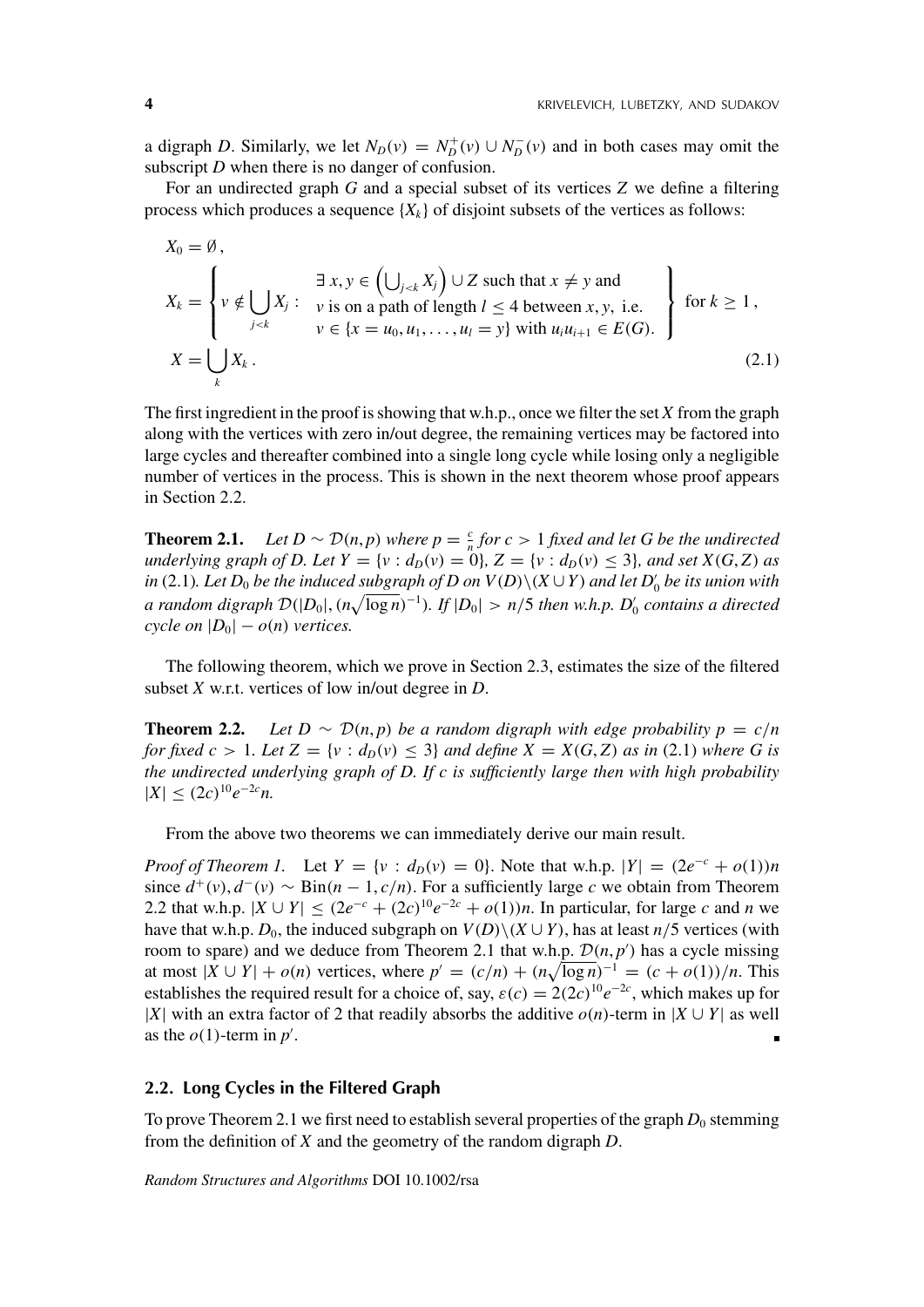**Lemma 2.3.** *Let*  $D_0$  *be the induced subgraph on*  $V(D)\setminus (X\cup Y)$  *and let*  $G_0$  *be its undirected underlying graph. Then*

- *(i) Every*  $u \in D_0$  *has*  $d_{D_0}(u) \geq 1$ *.*
- *(ii) Every*  $u, v \in D_0$  *<i>with*  $d_{D_0}(u), d_{D_0}(v) \leq 2$  *have*  $dist_{G_0}(u, v) \geq 5$ *.*

*Proof.* To prove Part (i) assume that some  $u \in V(D_0)$  has  $d_{D_0}(u) = 0$  and assume without loss of generality that  $d_{D_0}^+(u) = 0$ .

First consider the case where  $d_D^+(u) \geq 2$ . Observe that in this case there exist distinct  $x, y \notin D_0$  such that  $(u, x), (u, y) \in E(D)$ . Thus *u* is on a path of length 2 between  $x, y \in D_0$ *X* ∪ *Y* ⊂ *X* ∪ *Z*, implying that *u* ∈ *X* by definition and contradicting the fact that *u* ∈ *V(D*<sub>0</sub>). The case where  $d_D^+(u) = 1$  is treated similarly: Here there is some vertex  $v \notin V(D_0)$  such that  $(u, v) \in E(D)$ ,  $v \in X \cup Y \subset X \cup Z$ , and furthermore  $u \in Z$  by definition. Hence, *u* is on a path of length 1 between two distinct vertices  $u \neq v$  in  $X \cup Z$  and must thus also belong to *X*, in contradiction to the fact that  $u \in V(D_0)$ .

To prove Part (ii) let *u*, *v* be vertices satisfying  $d_{D_0}(u) \le 2$  and  $d_{D_0}(v) \le 2$ . If  $d_D(u) \ge 4$ then it necessarily lost at least 2 neighboring (in/out) vertices in  $X \cup Y$  and hence must also belong to *X*. We thus conclude that  $d_D(u) \leq 3$  and similarly that  $d_D(v) \leq 3$ .

Let *G* be the underlying undirected graph of *D*. Recalling that  $u, v \in Z$  by the definition of *Z*, there cannot be a path of length at most 4 between  $u, v$  in *G*, as such a path would imply that  $u, v$  must both belong to *X*. In particular, the induced subgraph  $G_0 \subset G$  also satisfies dist<sub> $G_0$ </sub> $(u, v) \ge 5$ , completing the proof.

We now define an auxiliary bipartite graph  $H_0$ . Its parts *L* and *R* are two copies of  $V(D_0)$ :  $L = \{x_L : x \in V(D_0)\}\$ ,  $R = \{y_R : y \in V(D_0)\}\$ , and for each directed edge  $(x, y) \in E(D_0)\$ we put an undirected edge  $x_L y_R$  in  $H_0$ .

#### **Lemma 2.4.** *Let*  $H_0$  *be as defined above. Then w.h.p.*  $H_0$  *has a perfect matching.*

*Proof.* Recall that by Part (i) of Lemma 2.3 there are no isolated vertices in  $H_0$  (neither in *L* nor in *R*). Furthermore, by Part (ii) of that lemma we know that if  $x, y \in L$  have degree 1 in  $H_0$  then  $N(x) \cap N(y) = \emptyset$  (otherwise  $D_0$  would have two vertices with out-degree 1 and an undirected distance of at most 2 between them) and similarly for  $x, y \in R$  with degree 1 in  $H_0$ . It follows that the set  $M_0$  of edges of  $H_0$  touching vertices of degree 1 in  $H_0$  forms a matching in  $H_0$ . Let  $H_1$  denote the bipartite graph obtained by deleting the vertices of  $M_0$ from  $H_0$ , i.e.  $H_1 = H_0 \setminus V(M_0)$ . We now claim that  $H_1$  has minimum degree at least 2. To see this, suppose that  $d_{H_1}(u) \leq 1$  and argue as follows.

First, we must have  $d_{H_0}(u) > 1$  otherwise  $u \in V(M_0)$  and hence it does not belong to *H*<sub>1</sub>. If  $d_{H_0}(u) = 2$  then there must be some  $w \in V(M_0)$  such that  $uw \in E(H_0)$ . In particular, either *w* has degree 1 in  $H_0$  or it is a neighbor of such a vertex, and either way we have that there exists some degree-1 vertex  $v \in H_0$  whose distance from *u* is at most 2. The vertices corresponding to *u* and *v* in  $D_0$  thus satisfy  $d_{D_0}(u) \leq 2$  and  $d_{D_0}(v) \leq 1$  while the undirected distance between them is at most 2, contradicting Part (ii) of Lemma 2.3.

It thus remains to treat the case  $d_{H_0}(u) \geq 3$ . In this case *u* has two neighbors  $w_1, w_2 \in$ *V*( $M_0$ ), giving rise to  $v_1, v_2 \in V(M_0)$  whose distance from *u* is at most 2 and with  $d_{H_0}(v_1) =$  $d_{H_0}(v_2) = 1$ . These correspond to two vertices  $v_1, v_2$  in  $D_0$  satisfying  $d(v_1), d(v_2) \leq 1$ while the undirected distance between them is at most 4, again contradicting Part (ii) of Lemma 2.3.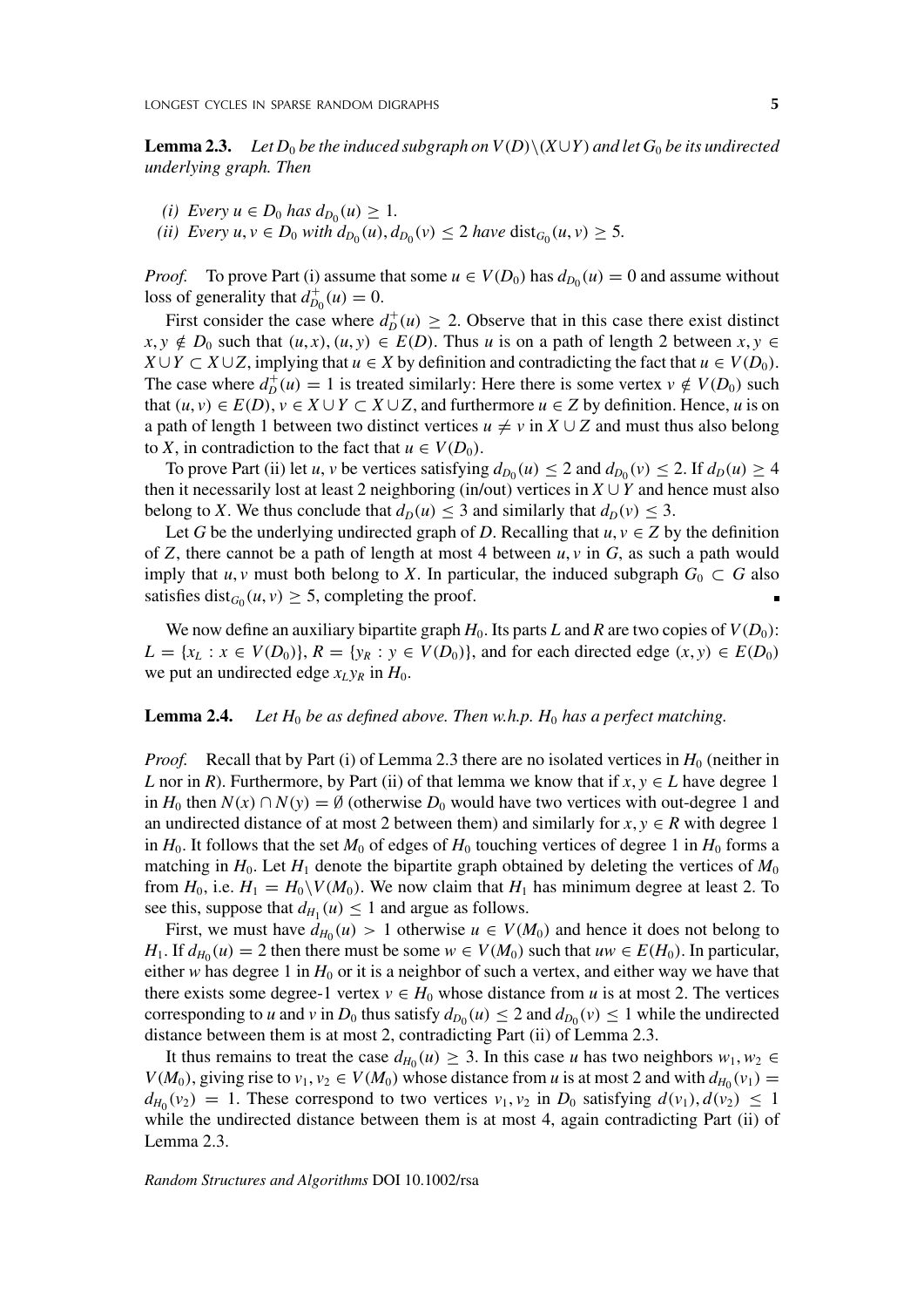We have thus obtained that  $H_1$  has minimum degree of 2, and will now derive from this fact the existence of a perfect matching on  $H_1$ . It suffices to show that w.h.p. every set *S* ⊂ *V*(*H*<sub>1</sub>) ∩ *L* of size at most *n*/2 has  $|N(S)| \ge |S|$ , as the same conclusion will carry by symmetry to all sets  $S \subset V(H_1) \cap R$  of size at most  $n/2$ , which would in turn imply Hall's condition for sets *S*  $\subset$  *V*( $H_1$ )  $\cap$  *L* of size larger than *n*/2.

Let *S* be a subset of  $V(H_1) \cap L$  of size  $s \leq n/5$  let  $T = N(S)$  in  $H_1$  and assume that  $T$ has size  $t < s$ . Identifying these vertices with those of the original digraph *D* we have that  $e(S, T)$  > 2*s* by the definition of  $H_1$  and the fact that it has minimum degree 2.

Moreover, observe that every  $u \in S$  has at most 2 neighbors in  $V(D) \setminus T$ . Indeed, since *T* includes all the neighbors of *S* corresponding to vertices of *H*1, any other neighbor  $v \in N_D^+(u) \setminus T$  must belong either to  $X \cup Y$  or to the vertices corresponding to  $V(M_0)$ , and these satisfy:

- 1. The vertex *u* cannot have two distinct neighbors in  $X \cup Y$  otherwise it would belong to *X* by definition and hence would be excluded from  $D_0$ .
- 2. The vertex *u* cannot have two distinct neighbors in  $V(M_0)$  otherwise there would exist some *x*, *y* with  $d_{D_0}(x) = d_{D_0}(y) = 1$  and dist $_{G_0}(x, y) \leq 4$ , contradicting Part (ii) of Lemma 2.3.

Combining these arguments we conclude that  $|N_D^+(u)\setminus T| \leq 2$ , and note that for a given vertex *u* and subset *T* the probability of this event is at most

$$
\mathbb{P}(\text{Bin}(n-t,p) \leq 2) \leq 3 {n-t \choose 2} p^2 (1-p)^{n-t-2} \leq 2c^2 e^{-\frac{4}{5}np},
$$

where the last inequality used the fact  $t < s \leq n/5$  and holds for any sufficiently large *n* as the  $(1+O(p))$ -factor was absorbed into the leading constant. Further note that the event that  $|N_D^+(u)\setminus T| \leq 2$  depends only on the edges from *u* to *T* and therefore for distinct vertices these events are independent.

At this point, the following straightforward first moment argument shows that w.h.p. *D* cannot contain sets *S*, *T* of the above sizes where *S* has at least 2|*S*| edges going to *T* and every  $u \in S$  has at most 2 edges going elsewhere. Indeed, the probability that such sets exist in *D* for any given such *s*, *t* is at most

$$
\binom{n}{s}\binom{n}{t}\binom{st}{2s}p^{2s}\left(2c^2e^{-\frac{4}{5}np}\right)^s \le \left[\frac{en}{s}\left(\frac{en}{t}\right)^{t/s}\left(\frac{et}{2}\right)^2\frac{c^2}{n^2}2c^2e^{-4pn/5}\right]^s
$$

$$
\le \left[(e^4/2)c^4e^{-4c/5}(t/n)^{1-\frac{t}{s}}\right]^s
$$

$$
\le \left[(e^4/2)c^4e^{-4c/5}\right]^s\frac{s-1}{n} =: \Delta(s,t),
$$

where we used the inequality  $\binom{a}{b} \leq (ea/b)^b$  and the fact that  $t < s \leq n/5$ . For large enough *c* we have  $c^4 e^{-4c/5} < 2e^{-5}$  and so

$$
\Delta(s,t) < e^{-s}(s-1)/n \,,
$$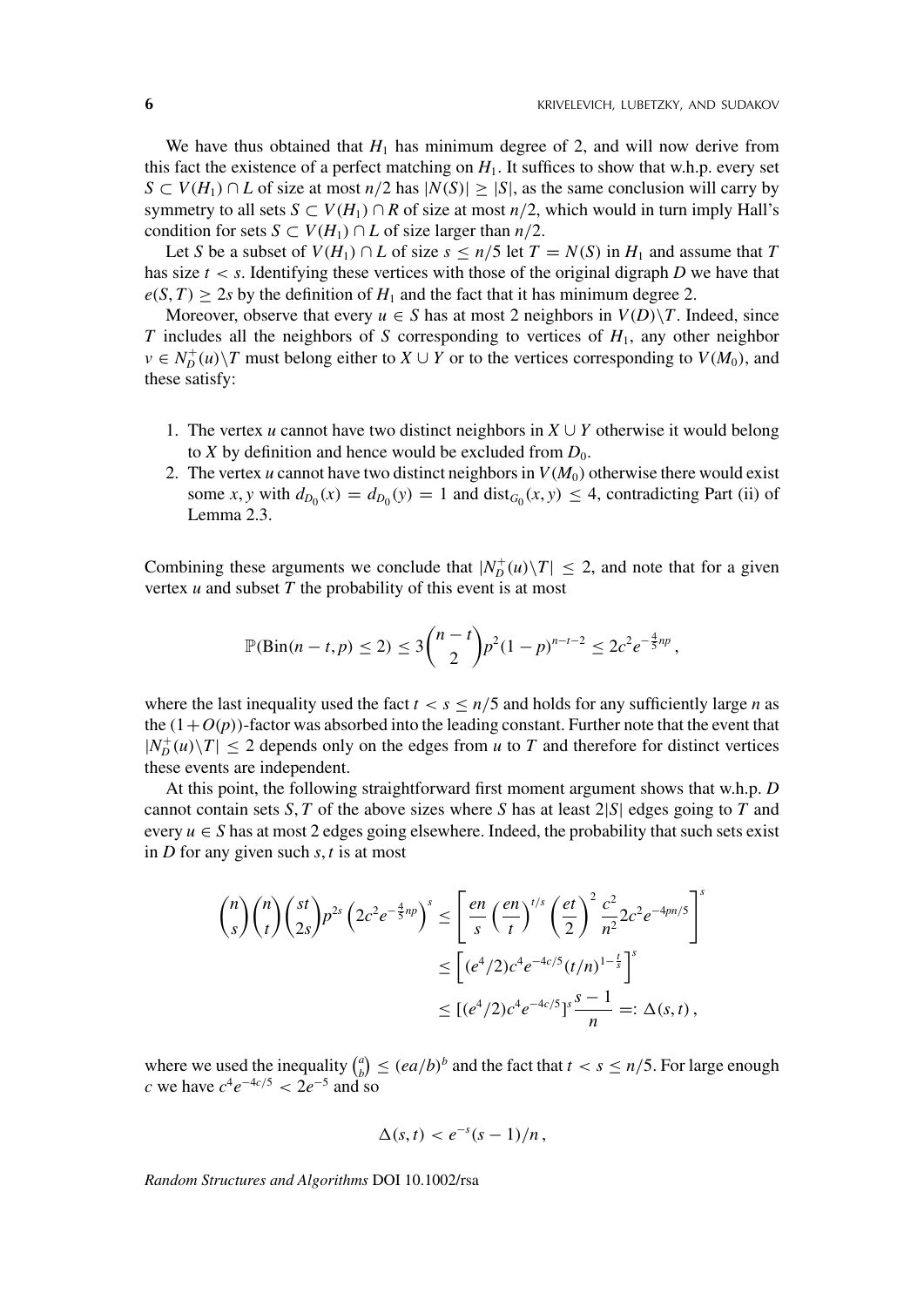and summing over the possible values of *s*, *t* now gives that

$$
\sum_{t  

$$
\le (2\log n)^2 \frac{2\log n}{n} + (n/5)^2 e^{-10\log n} = o(1).
$$
$$

It remains to treat sets *S* of size  $n/5 < s \leq n/2$ . Verifying Hall's condition for such sets follows immediately form that the fact that w.h.p. every two sets *S*, *T* of size  $n/5$  in *D* have an edge from *S*, *T*, as the following calculation shows:

$$
{\binom{n}{n/5}}^2 (1-p)^{(n/5)^2} \leq [(5e)^2 e^{-c/5}]^{n/5} = o(1),
$$

where the last inequality holds for a sufficiently large *c*.

We are now in a position to prove Theorem 2.1.

*Proof of Theorem 2.1.* The edges of the matching provided w.h.p. by Lemma 2.4 correspond to a spanning subgraph of  $D_0$  comprised of disjoint directed cycles. Our first step is to delete from  $D_0$  all cycles of length less than  $\frac{1}{2} \log_c n$ . Note that the number of vertices participating in such cycles in the original digraph *D* is w.h.p. at most

$$
\sum_{l < \frac{1}{2} \log_c n} n^l p^l \leq (\log_c n) \sum_{l < \frac{1}{2} \log_c n} c^l = O(n^{1/2} \log n) = o(n) \, .
$$

The remaining disjoint directed cycles, denoted by  $C_1, \ldots, C_m$ , thus contain  $|D_0| - o(n)$ vertices. Note also that the total number of cycles *m* satisfies:  $m \le n/(\frac{1}{2} \log_c n)$  =  $O(n/\log n)$ .

Let  $\mathcal{P} = \{P_i\}_{i=1}^t$  be a maximum collection of vertex disjoint directed paths, each of length precisely  $\lceil \log^{0.9} n \rceil$ , formed from the edges of  $\{C_i\}_{i=1}^m$ . Since the number of vertices uncovered by  $P$  in each  $C_i$  is at most  $\lfloor \log^{0.9} n \rfloor$  it follows that  $P$  covers all but at most  $m \log^{0.9} n = O(n/\log^{0.1} n)$  vertices of  $D_0$ . Furthermore, recalling that  $n/5 \leq |D_0| \leq n$ , this implies that

$$
\left(\frac{1}{5} - o(1)\right) n / \log^{0.9} n \le t \le n / \log^{0.9} n. \tag{2.2}
$$

For each path  $P_j \in \mathcal{P}$  define its prefix  $A_j$  and suffix  $B_j$  to be its first  $L = \lfloor \log^{0.8} n \rfloor$  vertices and last *L* vertices, respectively. Consider now the digraph  $D_1 = \mathcal{D}(|D_0|, (n\sqrt{\log n})^{-1})$ . We will use the edges of  $D_1$  to weave most of the vertices covered by  $P$  into a long directed cycle, using the edges of the paths  $P_i$  as a backbone. Define an auxiliary digraph *H* where the vertex set [*t*] corresponds to the paths  $P_1, \ldots, P_t$  and  $(i, j) \in E(H)$  iff  $D_1$  contains an edge from  $B_i$  to  $A_j$ . Notice that if *H* contains a directed cycle  $C = (i_1, \ldots, i_l)$  then  $D_0 \cup D_1$ contains a directed cycle of length at least  $l(\log^{0.9} n - 2 \log^{0.8} n)$ , obtained as follows: Start at the last vertex of  $A_{i_1}$  and proceed with the vertices/edges along  $P_{i_1}$ ; use an edge from  $B_{i_1}$ to  $A_{i_2}$  to jump to  $P_{i_2}$ , then traverse the vertices/edges along  $P_{i_2}$  till an edge from  $B_{i_2}$  to  $A_{i_3}$ and so on; finally use an edge from  $B_{i_l}$  to  $A_{i_l}$  and possibly some edges of  $A_{i_l}$  to close the cycle.

The digraph *H* is a random digraph on  $t = \Theta(n/\log^{0.9} n)$  vertices with edge probability  $\rho$  that satisfies  $1 - \rho = (1 - (n\sqrt{\log n})^{-1})^{L^2}$ , implying that  $\rho = (1 + o(1)) \frac{\log^{1.1} n}{n}$ . We thus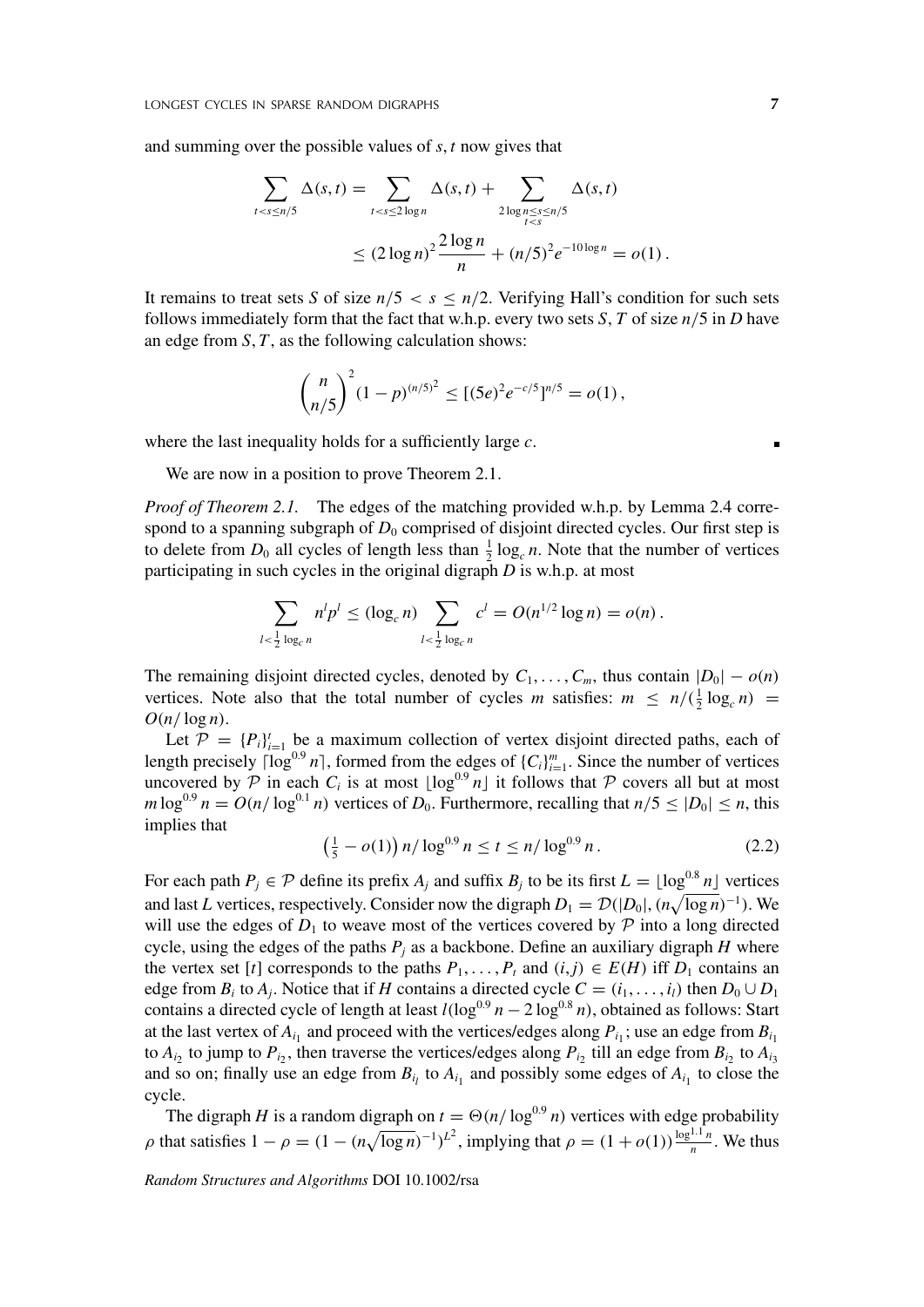need to prove that such a random digraph contains w.h.p. an almost spanning cycle. This is an established fact, and here we derive it from the following lemma of [3], whose short proof is included for completeness.

**Lemma 2.5**[3]. Let  $D = (V, E)$  be a directed graph on t vertices in which for every *ordered pair A, B of disjoint vertex subsets*  $A, B \subset V$  *of size*  $|A| = |B| = k$  there is an edge *from A to B. Then D contains a path of length at least t* − 2*k and a cycle of length at least*  $t - 4k$ .

*Proof.* Fix an arbitrary order  $\sigma$  on the vertices of *D* and run the DFS (Depth First Search) on *D*, guided by  $\sigma$ . The DFS maintains three sets of vertices: Let *S* be the set of vertices which we have completed exploring, *T* be the set of unvisited vertices, and  $U = V(G) - (S \cup T)$ , where the vertices of *U* are kept in a stack (a last in, first out data structure). The DFS starts with  $S = U = \emptyset$  and  $T = V(D)$ , and at each stage moves a vertex from T to U (an unvisited vertex with an incoming edge from the top of the stack *U*) or from *U* to *S* until eventually all vertices are in *S*. As such, at some point in the course of the algorithm we must have  $|S|=|T|$ ; consider that point, and observe crucially that all the vertices in *U* form a directed path, and that there are no edges from *S* to *T*. We conclude that  $|S|=|T| \leq k-1$ , and therefore  $|U| > t - 2k + 2$ , so there is a directed path with  $t - 2k + 1$  edges in *D*, as required. To get a directed cycle of the desired length, take a path as above and use a directed edge from its last *k* vertices to its first *k* vertices to close a cycle.

In order to apply the above lemma, take  $k = \lfloor n/\log n \rfloor$  while recalling that  $H \sim \mathcal{D}(t, \rho)$ with *t* satisfying (2.2) and  $\rho = (1 + o(1)) \frac{\log^{1.1} n}{n}$ . As  $t \le n / \log^{0.9} n$ , the probability that *H* has two disjoint vertex sets *A*, *B* of cardinality *k* each with no edges from *A* to *B* is at most

$$
{t \choose k} (1 - \rho)^{k^2} \le [(et/k) e^{-\rho k}]^k \le [(e + o(1)) (\log n)^{0.1} \cdot e^{-(1 - o(1)) \log^{0.1} n}]^k = o(1),
$$

thus w.h.p. *H* satisfies the conditions of Lemma 2.5 and in turn it contains w.h.p. a cycle of length at least  $t - 4k = (1 - o(1))t$ . As explained above, it follows that w.h.p. the digraph *D*<sub>0</sub> ∪ *D*<sub>1</sub> contains a directed cycle covering all but  $O(k \log^{0.9} n) + O(n/\log^{0.1} n) = o(n)$ vertices, as required.

#### **2.3. Controlling the Effect of the Filtering Process**

*Proof of Theorem 2.2.* An important element in the proof would be to analyze the set *X* with respect to a subgraph of  $D \sim \mathcal{D}(n, p)$  with a reasonably large undirected girth. To this end we need the following lemma.

**Lemma 2.6.** *Let G be an undirected graph with girth g and let Z be a subset of its vertices. Define*  $X(G, Z)$  *as in* (2.1)*. For every*  $1 \leq k \leq g/8$  *and*  $v \in X_k$  *there is a tree*  $T_v \subset G$  *rooted at v whose leaves are in* Z and interior vertices are in  $\bigcup_{j < k} X_j$ . Moreover,  $T_v$  has at most  $5(|T_v \cap Z| - 1)$  *vertices, at most 4k levels (including the root) and its number of leaves*  $\ell$ *satisfies*  $k < \ell < 2^k$ .

*Proof.* We proceed by induction on *k*. For the induction base recall that if  $v \in X_1$  then there are 2 vertices  $x, y \in Z$  such that  $v$  is on a path of length at most 4 between  $x, y$  in *G*. Treat this path as a tree  $T_v$  rooted at *v*, and notice that it has 2 leaves, at most 4 levels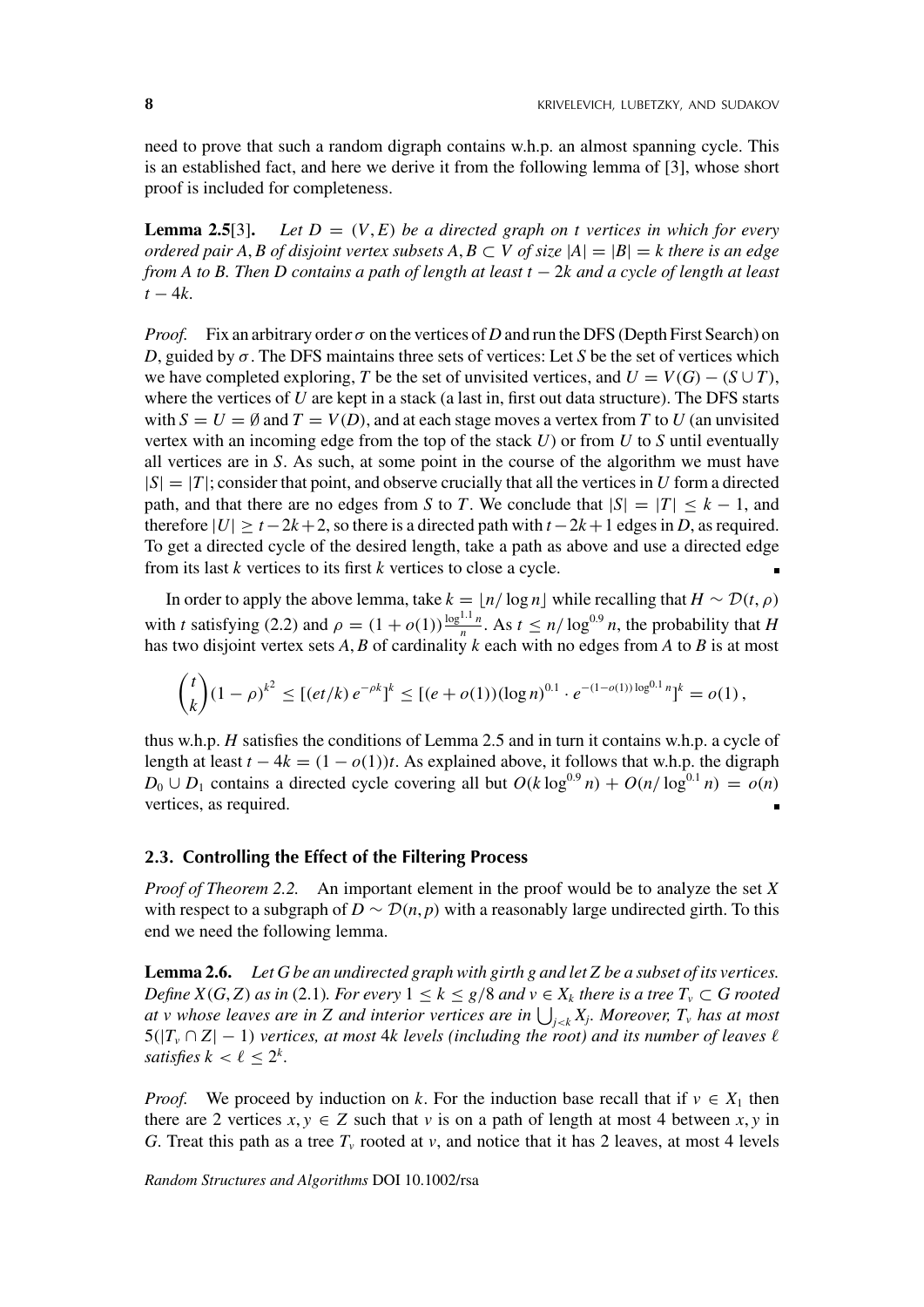including the root (as dist(*v*, *x*), dist(*v*, *y*)  $\leq$  3) and the induced subgraph on it in *G* is a tree by the girth assumption on *G*. Furthermore,  $T_v$  has at most  $5 \leq 5(|T_v \cap Z| - 1)$  vertices since  $|T_v \cap Z| \geq 2$ , thus satisfying the statement of the lemma.

Next, let  $k > 1$  and let  $v \in X_k$ . Let  $x, y \in Z \cup \bigcup_{j < k} X_j$  be the endpoints of a shortest path *P* containing *v* (by definition  $(2.1)$  the path *P* has length at most 4). Suppose first that one of these vertices belongs to *Z*, i.e. without loss of generality  $x \in Z$  whereas *y* ∈ *X<sub>k−1</sub>* (otherwise *v* would have belonged to some *X<sub>i</sub>* with *j* < *k*). Define the tree *T<sub>v</sub>* as a path  $P_y$  of length dist<sub>*G*</sub>(*v*, *y*) from the root *v* to the sub-tree  $T_y$ , provided by the induction, together with another path  $P_x$  of length dist<sub>*G*</sub>(*v*, *x*) from *v* to *x*. On one hand, the paths  $P_x$ ,  $P_y$  are disjoint by definition, and furthermore, excluding their endpoints, their vertices do not belong to  $Z \cup \bigcup_{j < k} X_j$  by the minimality of *P* and in particular do not belong to  $T_y$ . On the other hand, if the path  $P_x$  does intersect  $T_y$ , which was guaranteed to have at most  $4(k - 1)$  levels by induction, then together with  $P_y$  they complete a cycle of length at most  $4(k - 1) + 4 < 4k \le g/2$  in G contradicting its girth assumption. We conclude that  $T_v$  is indeed a tree, with at most  $4(k - 1) + 4 = 4k$  levels including the root. Finally,  $|T_v \cap Z| = |T_v \cap Z| + 1$ , hence the induction hypothesis and the fact that  $T_v$  adds at most 4 vertices to  $T<sub>y</sub>$  together imply that

$$
|T_{\nu}| \leq |T_{\nu}| + 4 \leq 5(|T_{\nu} \cap Z| - 1) + 4 < 5(|T_{\nu} \cap Z| - 1) \, .
$$

It remains to treat the case where  $x \in X_i$  for some  $j \lt k$  while  $y \in X_{k-1}$ . As before, if  $T_x \cap T_y \neq \emptyset$  then together with the path *P* we obtain a cycle of length at most 8*(k-1)*+4 < 8*k* ≤ *g* in *G*, contradicting the girth assumption. Otherwise,  $|T_v \cap Z| = |T_x \cap Z| + |T_v \cap Z|$ and so our hypothesis on  $T_x$ ,  $T_y$  gives that

$$
|T_{\nu}| \leq |T_{x}| + |T_{y}| + 3 \leq 5(|T_{x} \cap Z| - 1) + 5(|T_{y} \cap Z| - 1) + 3 < 5(|T_{\nu} \cap Z| - 1).
$$

Noting that the number of leaves  $\ell(T_\nu)$  was either  $\ell(T_\nu) + 1$  or  $\ell(T_\nu) + \ell(T_\nu)$  immediately implies that  $k + 1 \leq \ell(T_v) \leq 2^k$  and completes the proof of the lemma.

Let *G* denote the undirected underlying graph of  $D ∼ \mathcal{D}(n, p)$ , and define  $C ⊂ V(G)$  to be comprised of all vertices that belong to cycles of length at most

$$
R = (20/c) \log n
$$

in *G*. Since each edge appears in *G* with probability at most 2*p* independently of other edges, the expected number of cycles of length *r* in *G* is at most  $n^r(2p)^r/r$  and thus

$$
\mathbb{E}|\mathcal{C}| \leq \sum_{r < R} (2c)^r \leq \frac{(2c)^R}{c-1} < n^{1/5},
$$

where we used the fact that  $c/\log(2c) > 100$  for sufficiently large *c*. In particular,  $|\mathcal{C}| < n^{1/4}$ w.h.p.

Define  $Z' = C \cup Z$  and let *D'* be the graph obtained by deleting all inner edges between vertices of  $\mathcal C$  (i.e. all edges of the induced subgraph on  $\mathcal C$ ). Let  $G'$  denote the undirected underlying graph of D' and for all k let  $X'_k$  denote the set  $X_k(G', Z')$  defined via (2.1). A key observation is that

$$
X \subset X' \cup \mathcal{C} \,.
$$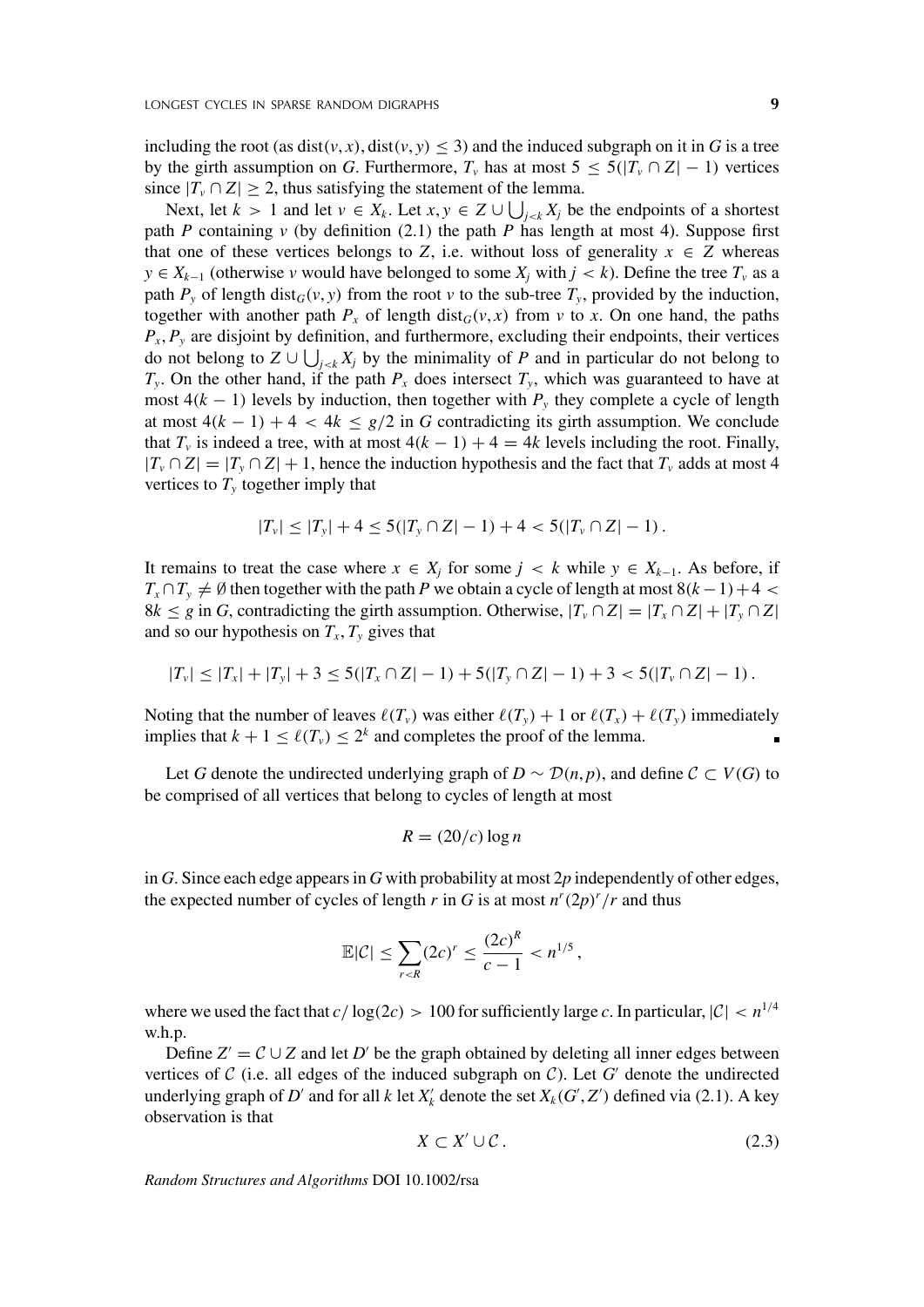To see this, recall that  $X_0 = \emptyset$  and assume by induction that

$$
\bigcup_{j < k} X_j \subset \left( \left( \bigcup_{j < k} X'_j \right) \cup \mathcal{C} \right) \text{ for some } k \geq 1.
$$

Let  $v \in X_k \setminus C$ . Let *P* be a shortest path containing  $v$  in *G* with endpoints  $x, y \in (\bigcup_{j < k} X_j) \cup Z$ . By the definition of  $X_k$  and the minimality of *P* we know that *P* has  $1 \leq l \leq 4$  edges and none of its interior vertices belongs to  $(\bigcup_{j \leq k} X_j) \cup Z$ . Consider the two sub-paths from *v* to  $x, y$  (one of which is possibly empty) and let  $x'$ ,  $y'$  be the first vertices on these respective paths that belong to  $(\bigcup_{j \leq k} X_j) \cup C \cup Z$ . Since *x*, *y* clearly belong to this set, this defines a sub-path *P'* of length  $1 \le l' \le l \le 4$  that contains *v* in *G*. Crucially, since  $v \notin C$  the path *P'* has no interior vertices in  $C$  and therefore all of its edges belong to  $G'$ . Finally, the induction hypothesis ensures that  $x', y' \in (\bigcup_{j < k} X'_j) \cup Z'$  and we conclude that  $v \in (\bigcup_{j \leq k} X'_j) \cup Z'$ , completing the induction.

Our next goal is to provide an upper bound on  $X'$  which is linear in  $n$  (with a suitably small coefficient), absorbing the negligible contribution to it from vertices in  $\mathcal{C}$ . Observe that by definition the girth of *G'* is larger than  $R = (20/c) \log n$  and set

$$
K = \lfloor (2/c) \log n \rfloor. \tag{2.4}
$$

Invoking Lemma 2.6 w.r.t. *G'*, for each  $k \leq K$  we can bound  $|X'_k|$  from above by  $|T'_k|$  where

$$
\mathcal{T}'_k = \left\{ T \subset G' : \begin{array}{l} \text{labeled rooted tree with } \ell \text{ leaves, } k < \ell \leq 2^k \text{, all belonging to } Z', \\ \text{a total of } t \text{ vertices for } t \leq 5(\ell-1) \text{ and at most } 4k \text{ levels.} \end{array} \right\}.
$$
\n
$$
(2.5)
$$

In particular, we will be able to assert that  $X'_K = \emptyset$  by showing that  $T'_K$  is empty, as the next lemma establishes.

**Lemma 2.7.** *Set K as in* (2.4)*. With high probability*  $X'_K = \emptyset$ *.* 

*Proof.* In what follows let  $L(T)$  denote the set of leaves of a tree *T* and recall that if  $T \in T_k$ then  $L(T) \subset Z' = C \cup Z$  by definition.

Let  $T_k^*$  be the set of all trees in  $T_k'$  where at least  $\ell - 1$  of the leaves belong to *Z*. We have  ${n \choose t}$  choices for the vertices of  $T \in T_k^*$  on *t* vertices, and the well-known Cayley formula asserts that the number of labeled rooted trees on  $t$  vertices is  $t^{t-1}$ . The probability that a given labeled tree on  $t$  vertices is in  $G$  (an upper bound on the probability that it belongs to *G* ⊂ *G*) is exactly  $(2p)^{t-1}$ . Finally, if  $u \in L(T) \cap Z$  then by definition  $d_G(u) \leq 3$  and in particular  $d_{G\setminus T}(u) \leq 3$ . Crucially, the events  $\{d_{G\setminus T}(u) \leq 3\}$  for  $u \in L(T)$  are mutually independent as well as independent of all the interior edges of *T* (accounted for in the probability that *T*  $\subset$  *G*). Altogether, for all  $k \leq K$ ,

$$
\mathbb{E}|T_k^*| \leq \sum_{\ell=k+1}^{2^k} \sum_{t \leq 5(\ell-1)} {n \choose t} t^{t-1} (2p)^{t-1} \ell (2\mathbb{P}(\text{Bin}(n-t, p) \leq 3))^{\ell-1}.
$$
  

$$
\leq \sum_{\ell=k+1}^{2^k} \sum_{t \leq 5(\ell-1)} e(2ec)^{t-1} (2\mathbb{P}(\text{Bin}(n-t, p) \leq 3))^{\ell-1} n,
$$
 (2.6)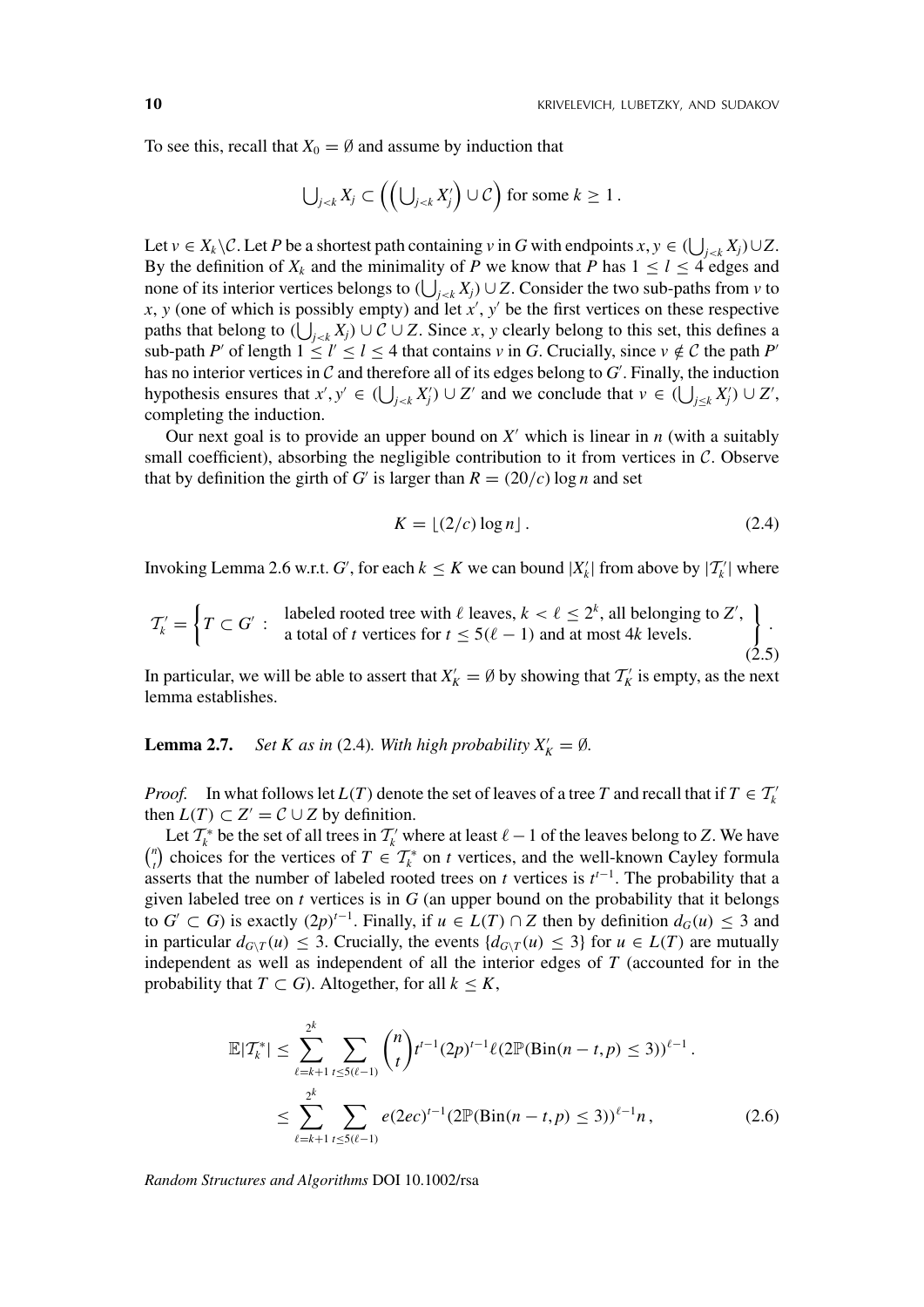where in the last inequality we used the facts that  $\binom{n}{t} \leq (en/t)^t$  and  $t > \ell$ . If *c* is sufficiently large then  $n - t = (1 - o(1))n$  as  $t < 5 \cdot 2^{K} = o(n)$  and in particular  $\mathbb{P}(\text{Bin}(n - t, p) \leq$  $3) \leq \frac{1}{2}c^3e^{-c}$ . Plugging this in (2.6) gives that for sufficiently large *n*,

$$
\mathbb{E}|T_k^*| \leq \sum_{\ell=k+1}^{2^k} \sum_{\ell \leq 5(\ell-1)} (2ec)^{\ell} (c^3 e^{-c})^{\ell-1} n
$$
  

$$
\leq \sum_{\ell=k+1}^{2^k} ((2e)^5 c^8 e^{-c})^{\ell-1} n \leq n e^{-\frac{3}{4}ck}, \qquad (2.7)
$$

where the last inequality holds for large enough *c* and *n*. Substituting  $k = K = \lfloor (2/c) \log n \rfloor$ now gives

$$
\mathbb{E}|\mathcal{T}_{K}^{*}| \leq n e^{-\frac{3}{4}cK} = O(n^{-1/2}) = o(1),
$$

hence w.h.p.  $T_K^* = \emptyset$ .

Now consider  $T \in T_K^{\prime} \backslash T_K^*$ . Here there exist distinct  $u_i, u_j \in L(T) \cap C$ . As *T* has at most  $4K$  levels and connects  $u_i, u_j$  in G' (where the inner edges between the vertices of C are absent) this implies the existence of a subgraph  $F \subset G$  with *m* vertices and at least  $m + 1$ edges such that

$$
m \le 2R + 8K + 2 \le (60/c) \log n
$$

(accounting for  $u_i$  and  $u_j$ , a path of length at most 8K between them and up to 2 cycles in  $C$ , with the last inequality holding for large enough  $c$ ). When  $c$  is sufficiently large, the probability that such a graph *F* belongs to *G* is at most

$$
\binom{n}{m}\binom{\binom{m}{2}}{m+1}(2p)^{m+1} \le \left(\frac{en}{m}\right)^m \left(\frac{em}{2}\right)^{m+1}(2c/n)^{m+1} \le \frac{m}{n}(e^2c)^{m+1} = O(1/\sqrt{n}) = o(1)
$$
\n(2.8)

implying that  $T_K' \setminus T_K^*$ , and hence also  $T_K'$ , is w.h.p. empty. By (2.5) and the remark following that definition it now follows that  $X'_K = \emptyset$  w.h.p., as required.

It remains to estimate  $|\bigcup_{k \le K} X'_k|$ . To this end, let *B*(*C*, *R*/2) be the set of all vertices whose undirected distance from *C* in *G* is less than  $R/2 = (10/c) \log n$ . Consider some  $v \in X'_k$  for some  $k \leq K$ , let  $T_v$  be the corresponding tree provided by Lemma 2.6 and suppose first that some leaf *u* in  $T_v$  belongs to C (recall that every leaf of  $T_v$  is in C ∪ *Z* by (2.5)). Since by definition  $T_v$  has at most  $4k \leq 4K \leq (8/c) \log n$  levels it follows that  $T_v \subset B(C, R/2)$  and in particular  $v \in B(C, R/2)$ . Due to this argument, if we let  $\mathcal{T}_k$  denote the set of rooted trees in  $T_k'$  where *all* leaves belong to *Z* and let  $Y_k$  denote the number of vertices serving as roots of such trees, i.e.

$$
\mathcal{T}_k = \left\{ T \subset G' : \begin{array}{l} \text{labeled rooted tree with } \ell \text{ leaves, } k < \ell \le 2^k \text{, all belonging to } Z, \\ \text{a total of } t \text{ vertices for } t \le 5(\ell - 1) \text{ and at most } 4k \text{ levels.} \end{array} \right\}
$$
\n
$$
Y_k = #\{ v \in V(G) : v \text{ is the root of } T \text{ for some } T \in \mathcal{T}_k \}
$$

(notice that clearly  $Y_k \leq |T_k|$  for any *k*), then

$$
\left|\bigcup_{k < K} X_k'\right| \leq \left|B(C, R/2)\right| + \sum_{k < K} Y_k \, .
$$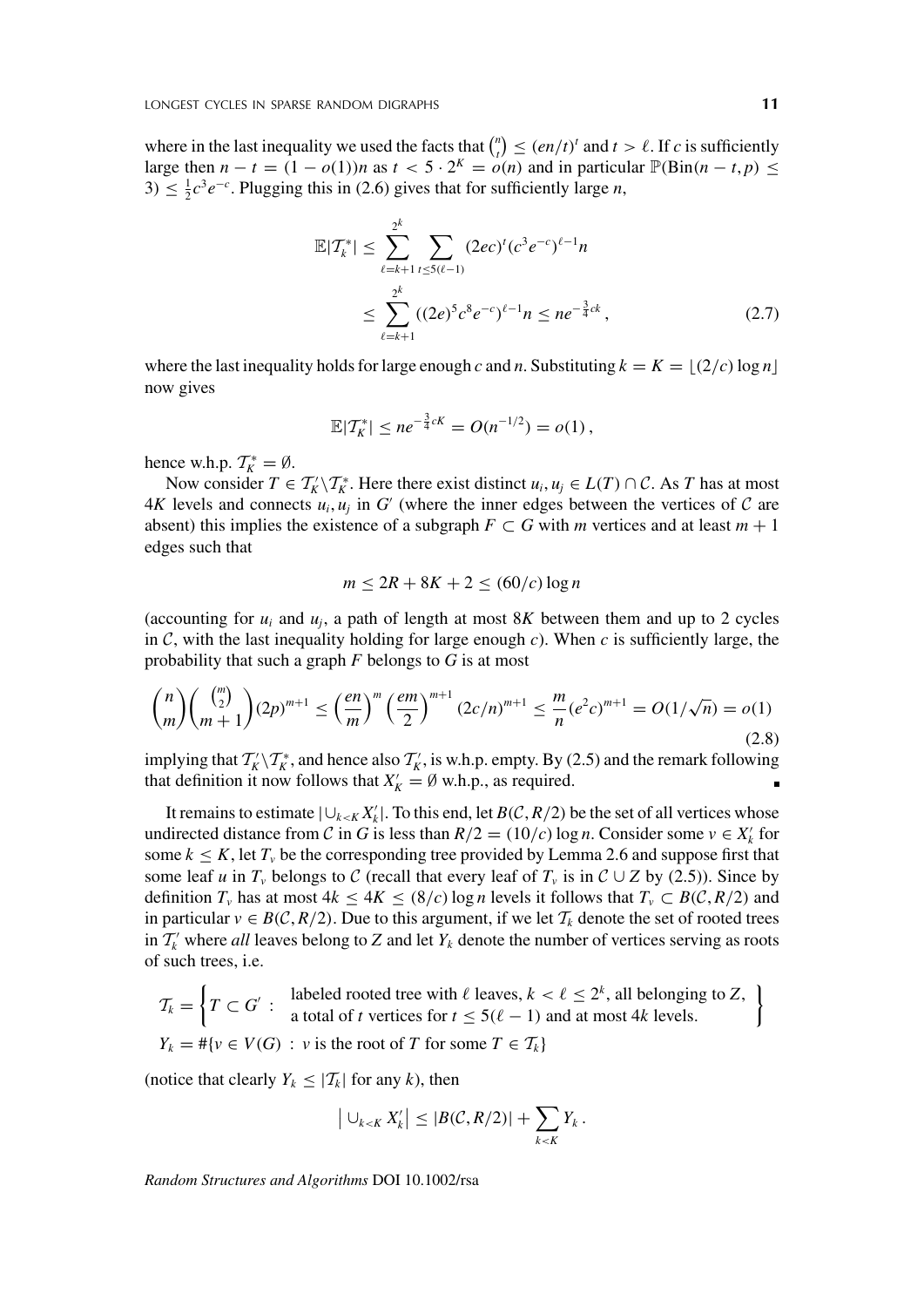To estimate the size of  $B(C, R/2)$  observe that each vertex *v* in this set corresponds to a graph on  $m < 3R/2$  vertices and at least  $m$  edges. We can therefore repeat the calculation in (2.8) to get that

$$
\mathbb{E}|B(C,R/2)| \leq \sum_{m < 3R/2} {n \choose m} {m \choose 2} (2p)^m \leq \sum_{m < 3R/2} (e^2 c)^m < \sqrt{n},
$$

where the last inequality is valid for large *c*. In particular,  $|B(C, R/2)| < n^{3/4}$  w.h.p. and it remains to estimate  $\sum_{k \le K} Y_k$ .

Consider  $|T_1|$ , counting rooted labeled trees in *G* with 2 leaves (i.e. paths with a distinguished vertex) and at most 5 vertices and where both leaves are in *Z*. Conditioned on the existence of a given labeled path *P* in *G*, the probability that its endpoints are in *Z* is less than the probability that each endpoint has an at most 3 in-neighbors or at most 3 out-neighbors in  $D \backslash P$ . Altogether,

$$
\mathbb{E}Y_1 \le \mathbb{E}|\mathcal{T}_1| \le \sum_{2 \le t \le 5} t n^t (2p)^{t-1} (2\mathbb{P}(\text{Bin}(n-t, p) \le 3))^2
$$
  
 
$$
\le 4 \cdot 5(2c)^4 (2\mathbb{P}(\text{Bin}(n-5, p) \le 3))^2 n \le 20(2c)^4 (c^3 e^{-c})^2 n < 600 c^{10} e^{-2c} n,
$$

where the last inequality holds for sufficiently large *n*.

Next examine  $|T_k|$  for  $2 \leq k \leq K$ , which counts trees with at most 4k levels,  $\ell \in$  ${k + 1, \ldots, 2^k}$  leaves and a total of  $t \le 5(\ell - 1)$  vertices, where all leaves are in *Z*. The calculation in (2.6), (2.7), with the single change that now all leaves (rather than  $\ell - 1$ ) belong to *Z*, yields

$$
\mathbb{E}Y_k \leq \mathbb{E}|\mathcal{T}_k| \leq \sum_{\ell=k+1}^{2^k} ((2e)^5 c^8 e^{-c})^{\ell} n \leq e^{-\frac{3}{4}c(k+1)} n, \qquad (2.9)
$$

and combining the above inequalities we deduce that for large enough *c* and *n* we have

$$
\sum_{k < K} \mathbb{E} Y_k \le 1000 \, c^{10} e^{-2c} n \,. \tag{2.10}
$$

To assess the deviation of the  $Y_k$ 's from their mean, set  $K_0 = |\log \log n|$  and observe that

$$
\sum_{K_0\leq k < K} \mathbb{E} Y_k \leq 2e^{-\frac{3}{4}cK_0}n < n/\log^2 n\,,
$$

with the last inequality easily holding for *c* large. Applying Markov's inequality we deduce that

$$
\mathbb{P}\left(\sum_{K_0\leq k < K} Y_k \geq n/\log n\right) \leq 1/\log n = o(1). \tag{2.11}
$$

It remains to estimate the  $Y_k$ 's for  $k < K_0$ . To this end, define  $Y'_k$  to be the number of roots of trees  $T \in \mathcal{T}_k$  such that every vertex in *T* has degree less than  $\log^2 n$  in *G*:

 $Y'_k = #\{v \in V(G) : v \text{ is the root of } T \text{ for some } T \in T_k \text{ and } d(u) < \log^2 n \text{ for all } u \in T\}.$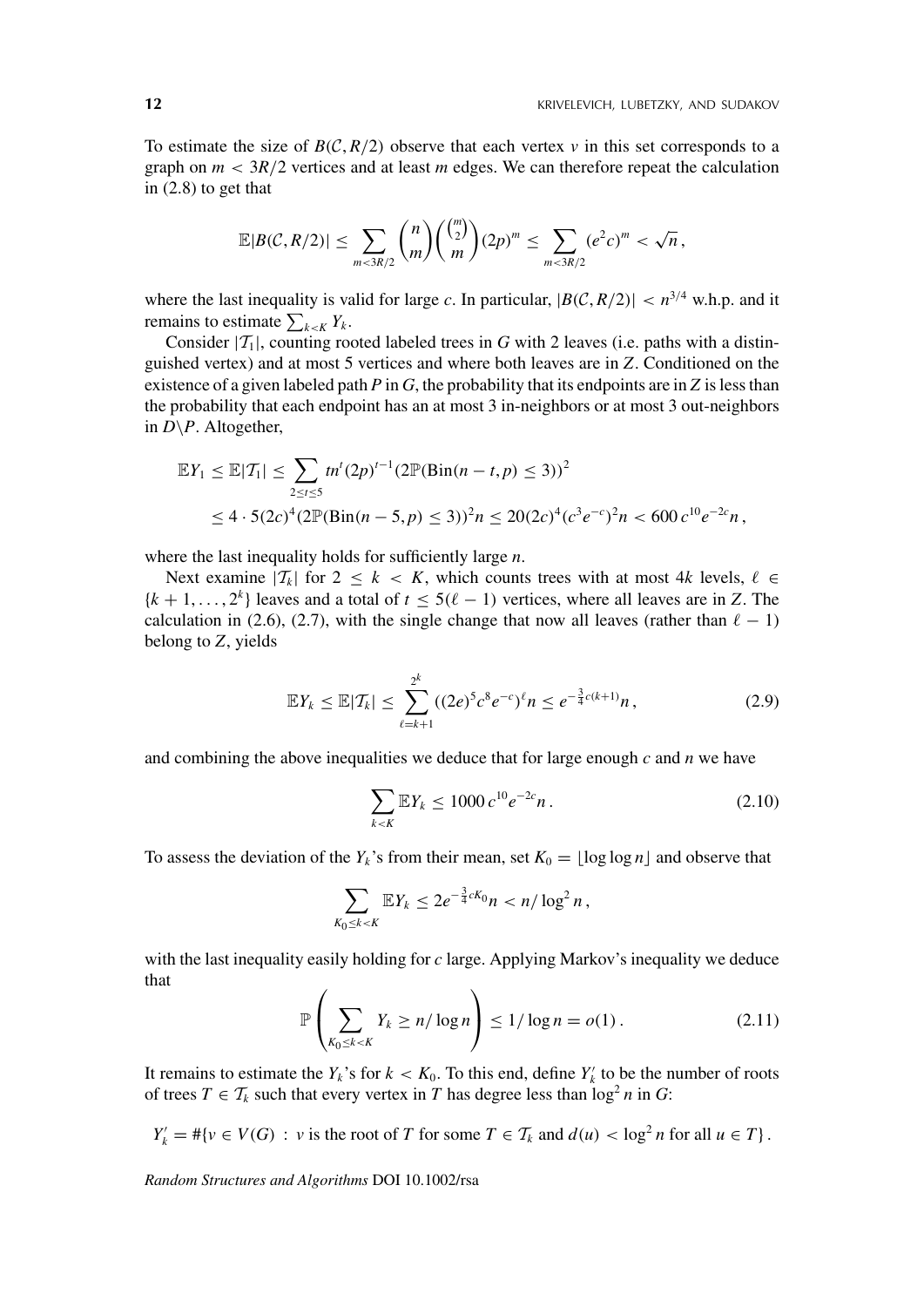Recall that the underlying graph *G* is obtained from *D* by erasing its edge directions. Therefore, *G* itself is a random undirected graph  $\mathcal{G}(n, p')$  with edge probability  $p' = 1 -$ *(*1 − *p*)<sup>2</sup> =  $(1 + o(1))$ 2*p*. As we will formally state later,  $G \sim \mathcal{G}(n, p')$  has maximum degree less than  $\log^2 n$  except with extremely low (super-polynomial) probability, and so  $Y_k = Y_k'$  w.h.p. We will show that  $Y_k'$  is concentrated about its mean and then use it to derive concentration for  $Y_k$ .

Let  $(M_t)$  be the edge-exposure Doob's martingale for *D*; that is, let  $e_1, \ldots, e_{\binom{n}{2}}$  be an arbitrary ordering of the edges of the complete graph on *n* vertices and set  $M_t = \mathbb{E}[Y_k | \mathcal{F}_t]$ where  $\mathcal{F}_t$  is the  $\sigma$ -algebra corresponding to revealing the indicators  $\{\mathbb{1}_{\{\varepsilon_i \in E(D)\}} : i \leq t\}$ . We are interested in bounds on the increments of the martingale  $(M_t)$  in  $L^{\infty}$  and  $L^2$ .

Consider the effect of modifying one of the indicators  $\mathbb{1}_{\{e \in E\}}$ ; clearly this can create or destroy a tree  $T \in \mathcal{T}_k$  only if that tree includes an endpoint of *e* as one of its vertices. Since  $Y_k'$  counts roots of such trees where every vertex has degree less than  $\log^2 n$  and by the definition of  $T_k$  each such tree has at most  $4k$  levels (including the root), it follows that modifying *e* can alter  $Y_k$  by at most  $(\log^2 n)^{4k}$ . In other words,  $Y_k$  is *B*-Lipschitz as a function of the edges of *D*, where

$$
B = (\log^2 n)^{4k} \leq (\log^2 n)^{4K_0} \leq \exp(8(\log \log n)^2) = n^{o(1)}.
$$

It is a well-known (and easy to show) corollary that in this case  $|M_{t+1} - M_t| \leq B$  for all *t* (see, e.g. [2] for the standard coupling argument deriving this for Doob's martingale of Lipschitz functions).

Now assume that we have exposed  $\mathbb{1}_{\{e_1 \in E\}}, \ldots, \mathbb{1}_{\{e_t \in E\}}$  and are about to reveal whether or not  $e_{t+1} \in E$ . We wish to bound  $\text{Var}(M_{t+1} | \mathcal{F}_t)$ . If we let  $\theta = \mathbb{E}[Y_k | \mathcal{F}_t, e_{t+1} \notin E]$  then the shifted variable  $Q = M_{t+1} - \theta$  satisfies  $\mathbb{P}(Q \neq 0 \mid \mathcal{F}_t) = \mathbb{P}(e_{t+1} \in E \mid \mathcal{F}_t) = p' \leq 2p$ whereas  $|Q| \leq B$  by the assumption that  $\mathbb{P}(|M_{t+1} - M_t| \leq B) = 1$  (in fact, even more precisely, one has  $|Q| \leq B$  due to the *B*-Lipschitz property of  $Y_k'$ ). Thus,

$$
\text{Var}(M_{t+1} | \mathcal{F}_t) = \text{Var}(Q | \mathcal{F}_t) \leq 2p(B)^2 = n^{-1+o(1)},
$$

and we conclude that for some  $L = n^{1+o(1)}$  we have  $\sum_{t} \text{Var}(M_t | \mathcal{F}_{t-1}) \leq L$  with probability 1.

We are now in a position to apply the following large-deviation inequality which is a special case of a result of Freedman [8, Theorem 1.6] (see also [12, Theorem 3.15]):

**Theorem 2.8.** *Let*  $(S_0, S_1, \ldots, S_N)$  *be a martingale with respect to the filter*  $(F_i)$ *. Assume that*  $S_{i+1} - S_i \leq B$  for all i and that  $\sum_{i=1}^{N} \text{Var}(S_i \mid \mathcal{F}_{i-1}) \leq L$  with probability 1 for some *L* > 0*. Then for any s* > 0 *we have*  $\mathbb{P}(\bigcup_{i=1}^{N} \{S_i \ge S_0 + s\}) \le \exp[-\frac{1}{2}s^2/(L + Bs)].$ 

Plugging in our estimate for  $|M_{t+1} - M_t|$  and  $\sum_t \text{Var}(M_t | \mathcal{F}_{t-1})$  while recalling that by the definition of the Doob martingale  $M_0 = \mathbb{E}Y_k'$  whereas  $M_{\binom{n}{2}} = Y_k'$  it now follows that

$$
\mathbb{P}(|Y'_{k} - \mathbb{E}Y'_{k}| > s) \leq 2 \exp \left[-\frac{1}{2}s^{2}/(n^{1+o(1)} + n^{o(1)}s)\right],
$$

and in particular

$$
\mathbb{P}\big(\big|Y_k'-\mathbb{E}Y_k'\big|>n^{3/4}\big)\leq \exp(n^{-1/2+o(1)})\,.
$$
 (2.12)

To complete the proof, recall that the probability that any vertex in  $G \sim \mathcal{G}(n, p')$  would have degree at least  $\log^2 n$  is at most

$$
n \mathbb{P}(\text{Bin}(n, 2c/n) \ge \log^2 n) \le n \exp(-c' \log^2 n) < n^{-10},
$$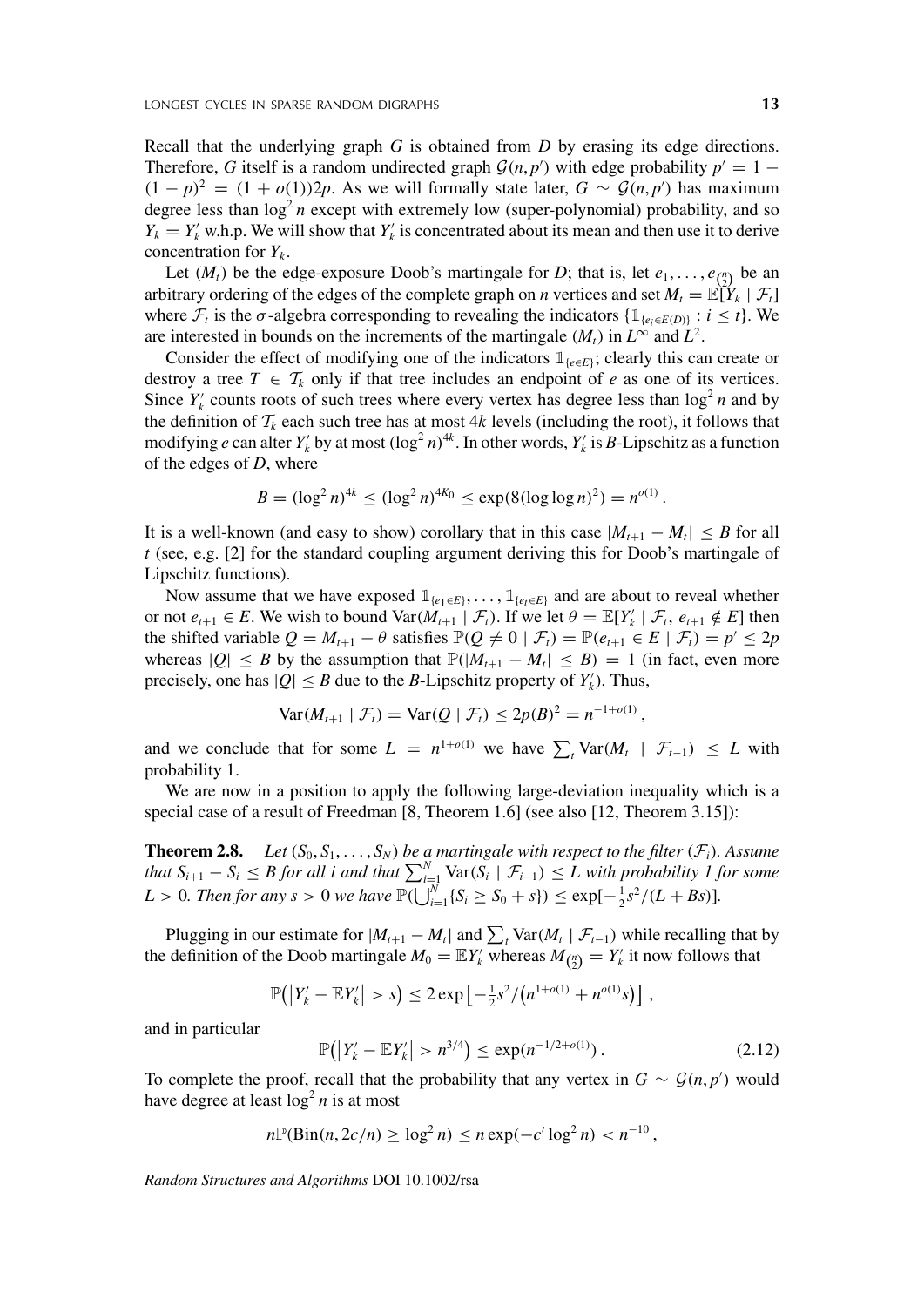where the last inequality holds for large enough *n*. In particular,  $Y_k' = Y_k$  except with probability  $n^{-10}$  and since by definition  $0 \le Y_k \le Y_k \le n$  we further have  $\mathbb{E}[Y_k] =$  $\mathbb{E}[Y_k^{\prime}] + O(n^{-9})$ . Combining these inequalities with (2.12) now gives

$$
\mathbb{P}(|Y_k - \mathbb{E}Y_k| > 2n^{3/4}) \leq 2n^{-10},
$$

where the extra factors of 2 absorbed the  $O(n^{-9})$  and  $\exp(n^{-1/2+o(1)})$  error terms. In particular, taking a union bound over the  $K_0 \le \log \log n$  values of *k* we deduce that w.h.p.

$$
\sum_{k
$$

Finally, combining this inequality with (2.10) and (2.11) we conclude that w.h.p.

$$
\sum_{k < K} Y_k \le 1000c^{10}e^{-2c}n + 2n^{3/4}\log\log n + n/\log n = (1000 + o(1))c^{10}e^{-2c}n,
$$

where the last inequality holds for large enough *n*. Together with the aforementioned bounds on *X* in terms of *X'* and in turn of *X'* in terms of  $\sum Y_k$  we conclude that w.h.p.

$$
|X| \leq |\mathcal{C}| + |B(\mathcal{C}, R/2)| + \sum_{k < K} Y_k < n^{1/4} + n^{3/4} + (1000 + o(1))c^{10}e^{-2c}n \leq (2c)^{10}e^{-2c}n,
$$

where the last inequality is valid for any sufficiently large *n*, as required.

### **3. CONCLUDING REMARKS**

We have proved that a random directed graph  $\mathcal{D}(n, c/n)$  contains with high probability a directed cycle including all but at most  $(2 + \varepsilon)e^{-c}n$  vertices, where  $\varepsilon = \varepsilon(c) \rightarrow 0$  as  $c \rightarrow \infty$ . In fact, our proof shows that the relative error term  $\varepsilon(c)$  is exponentially small in *c*, namely  $\varepsilon(c) \leq \text{poly}(c)e^{-c}$ . The main term in the result is asymptotically optimal as such a random digraph typically contains  $(2e^{-c} - o(1))n$  vertices with zero in-degree or out-degree.

It would be very interesting to derive accurate estimates for the length of a longest cycle in  $\mathcal{D}(n, c/n)$  for small(er) values of the constant *c*, starting perhaps as low as the threshold for the appearance of a linear length cycle in such a random digraph. See the related work [10] where Łuczak studied the length of the longest cycle in the undirected random graph near its critical window, showing lower and upper bounds that are tight up to a factor of  $1 + \log(3/2) \approx 1.41$ .

Compared to the situation in undirected graphs, the toolkit available for the case of directed graphs is rather poor at present, thus making the progress in a variety of questions about directed random and pseudo-random graphs much harder to achieve. In particular, the absence of any form of a direct analogue of the famed Pósa's rotation-extension technique, widely applied for undirected graphs, is felt throughout. It would be very useful to derive some directed version of it.

In general, the field of random and pseudo-random directed graphs is largely an uncharted territory, compared to the situation for the undirected case. Although this is certainly partly due to its relative difficulty, we believe enough knowledge and technology have been accumulated now to start exploring it in a systematic way. One recent such result is the paper [4],